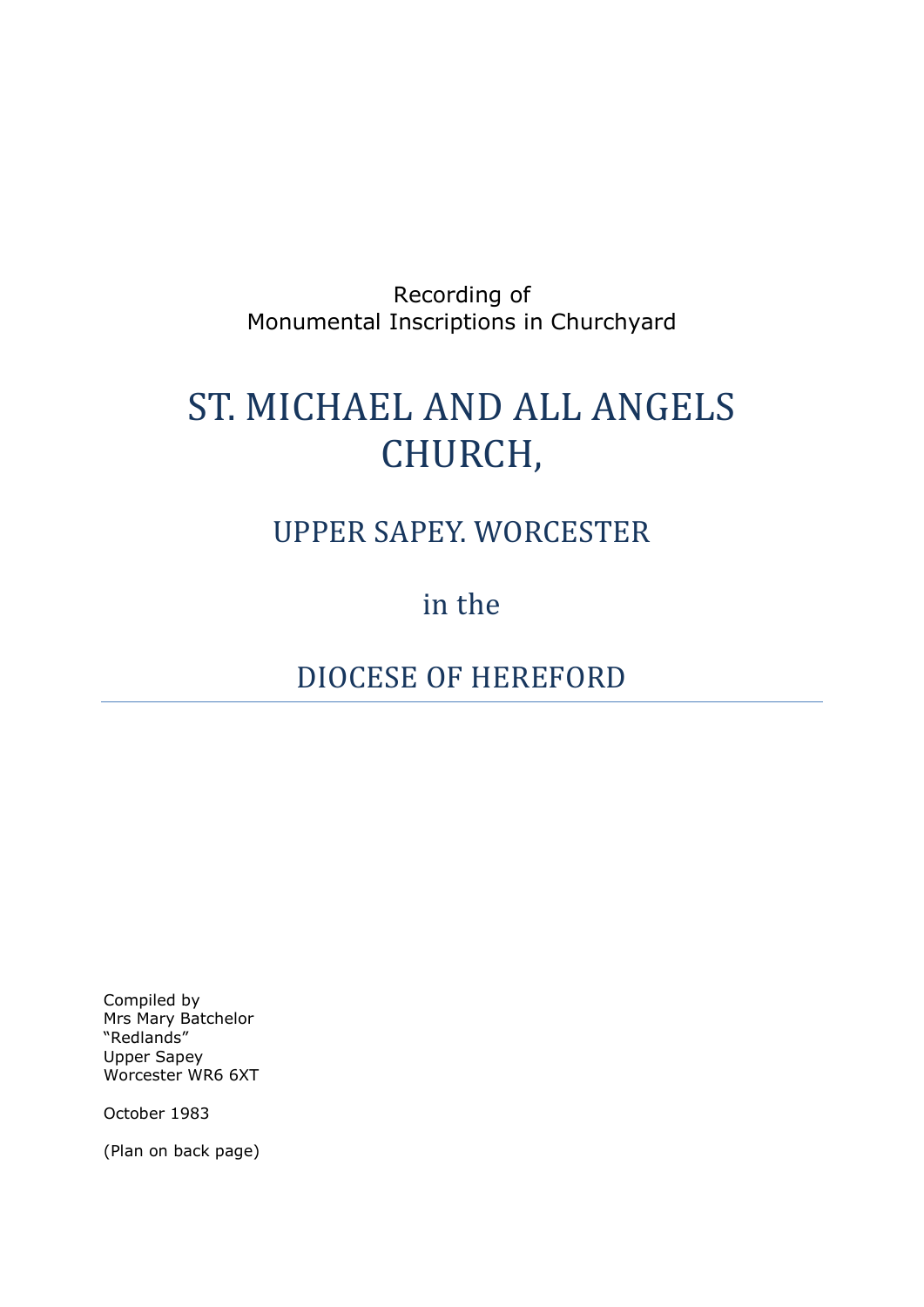1. Headstone Illegible

2. Headstone In  $((--)$ )ection  $((-+)$ )/Remembrance of / GEORGE MORRIS/ Late of the Church House/ who died October 13 1859/ aged 71 years.

- 3. Headstone Illegible
- 4. Headstone Illegible
- 5. Slab with surround mounted with ironwork Illegible
- 6. . Headstone Illegible

7. Headstone Sacred/ to the Memory of/ WILLIAM, son of ((PEREGRl))N((E)) and MARY ((PERKIN))S/ who died January ((7th)) 1852/ aged 7 years/ also the above/ MARY PERKINS/ who died May 18th 18((-))5/ aged ((--)) years/ also PEREGRINS PERKINS/ who died Feb 15 1879/ aged 66 years/ also MARY R PERKINS/ daughter of the above/ who died October 23  $18((-))$  aged 26 years

- 8. Headstone Illegible
- 9. Headstone Illegible

10. Headstone Sacred/ to the Memory of/ WILLIAM SAYCE/ a member of the Upper Sapey Choir/ who died Sep. 20th 1862/ aged 11 years

11. Surround - no headstone . Mason - W. AMISS. Our dear Mother HANNAH YARNOLD who died January 11th 1913 aged 74 years

- 12. Headstone In Memory of/ JAMES MITCHELL/ who died August 10 1861/ aged 61 years/ also of/ PHOEBE MITCHELL/ who died June 21 1879/aged 75 years
- 13. Broken Cross and surround. In loving Memory/ GEORGE JAMES LANE/ (of this Parish) who died July 1 1908/ aged 38 years/

14. Flat Slab In Loving Memory of/ EDWARD WEAVER/ died June 10th 1878/ aged 39 years

15. Headstone In Remembrance of/ GEORGE LANE/ who died Feb 18 18((5))8/ aged 67 years/ also ANN his wife/ who died Aug 22 I860/ aged 61 years

16. Double surround & headstone which has fallen face down so cannot be inspected.

17. Cross In loving Memory/ WILLIAM GEORGE/ son of THOMAS & ANNIE/ PERKINS/ who died Nov 2 1886/ aged 2 years/ also HELEN MARTHA/ their daughter/ who died Jan 6 1887/ aged 2 years.

- 18. Headstone broken Illegible
- 19. Headstone Illegible

20. Cross Sacred/ to the memory of/ The Reverend/ JOHN WALKER/Rector of this and Vicar of the/ adjoining Parish of Wolferlow/who died on the 19th day of March 1812/ aged 72 years/ also of his Widow/ ELEANOR WALKER/ who died on the 2nd day of October 1825/aged 82 years/ She was daughter of Thos COOKE Esq/ of The Green Stockton Worcestershire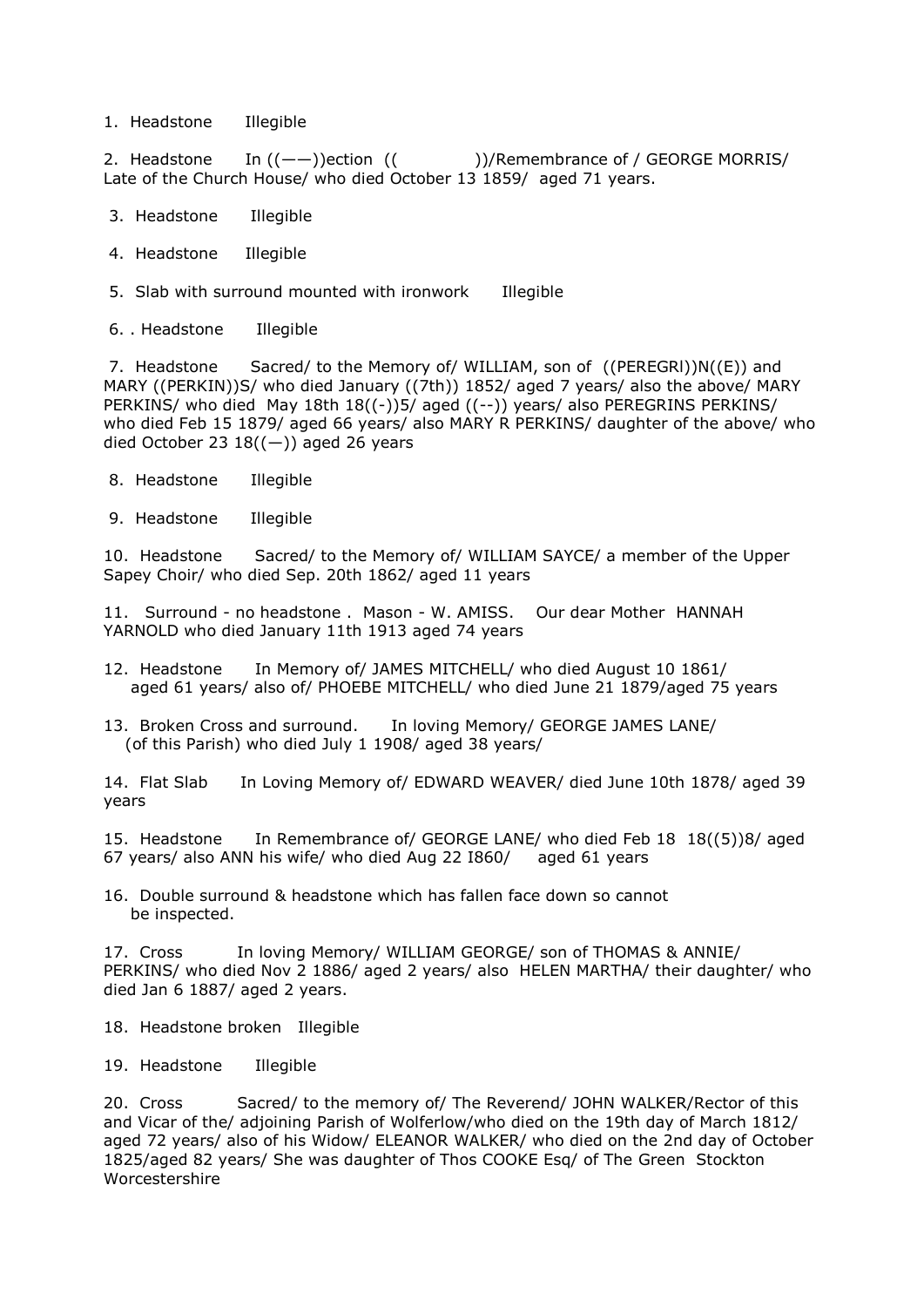21. Headstone Lines 1, 2 and 5 illegible. Line 4 ends WALDRON. Line 5 has the date 1854. Line 6- also of ELIZA WALDRON. Line 7 - who died July 1st 1856 aged ——

22. Tall Boxed Tomb One side reads:-WILLIAM WALKER/ (late of Burton)/died Dec 26th 1817 aged 72 years/ SARAH wife of the above/ died Septr 8th 1823 aged 61 years/ SAMUEL their infant son/ died Novr 25th 1802 aged 5 weeks/ also CHARLOTTE their daughter/ died Octr 15th 1805 aged 8 years.

 There are eight lines on the second side as follows:- Line 1 illegible/. Line 2 ends with WALKER. Line 3 illegible. Line 4 ends - aged 39 years. Line 5 - the infant son of. Line 6 - WILLIAM AND MARY WALKER. Line  $7$  - died  $--$ . Line  $8$  – illegible

23. Tall Boxed Tomb  $((-))E$  Daughter  $------/$ and SARAH WA((lker))/ died December 6th  $184((-))$ —————/ ——————SARAH WALKER/ sister of the above/died May 22nd 1864 aged 73 years

- 24. Headstone Illegible
- 25. Headstone Illegible

26. Headstone Left side - In/ Memory of/ THOS EDWARDS/ who departed this life July 31st . 1801/ aged 69. Right side - In/ Memory of/ ANN wife of/ THOS EDWAR((DS))/ who departed this/ life Oct 1 st  $18((-))$ / aged  $((-))$ 

- 27. Headstone Illegible
- 28. Headstone Illegible
- 29. Headstone Illegible

30. Headstone In Memory of/ MARY ((————)) DAVID LIPSOO ((——))/who died March ((--)) 18((-))0/ and also of/ MARIANNE SYBILL AND CAROLINE/ daughters of the above

- 31. Headstone Illegible
- 32. Headstone Illegible
- 33. Headstone Illegible
- 34. Surround completely inaccessible
- 35. Surround completely inaccessible
- 36. Surround completely inaccessible
- 37. Headstone Illegible
- 38. Headstone broken Illegible

39. Headstone Left side reads:- In Memory of  $\mu$  -  $\mu$  -  $\mu$  -  $\mu$  -  $\mu$  and  $($  ()). Right side reads:- In Memory of/ ANN wife of/ BENJAMIN REA/ who died November 28 179 $((-))/$  aged 5 $((-)$ 

40. Headstone Loving Memory of/ WILLIAM HENRY JAMES/ who died May 7th 1921/ aged 38 years.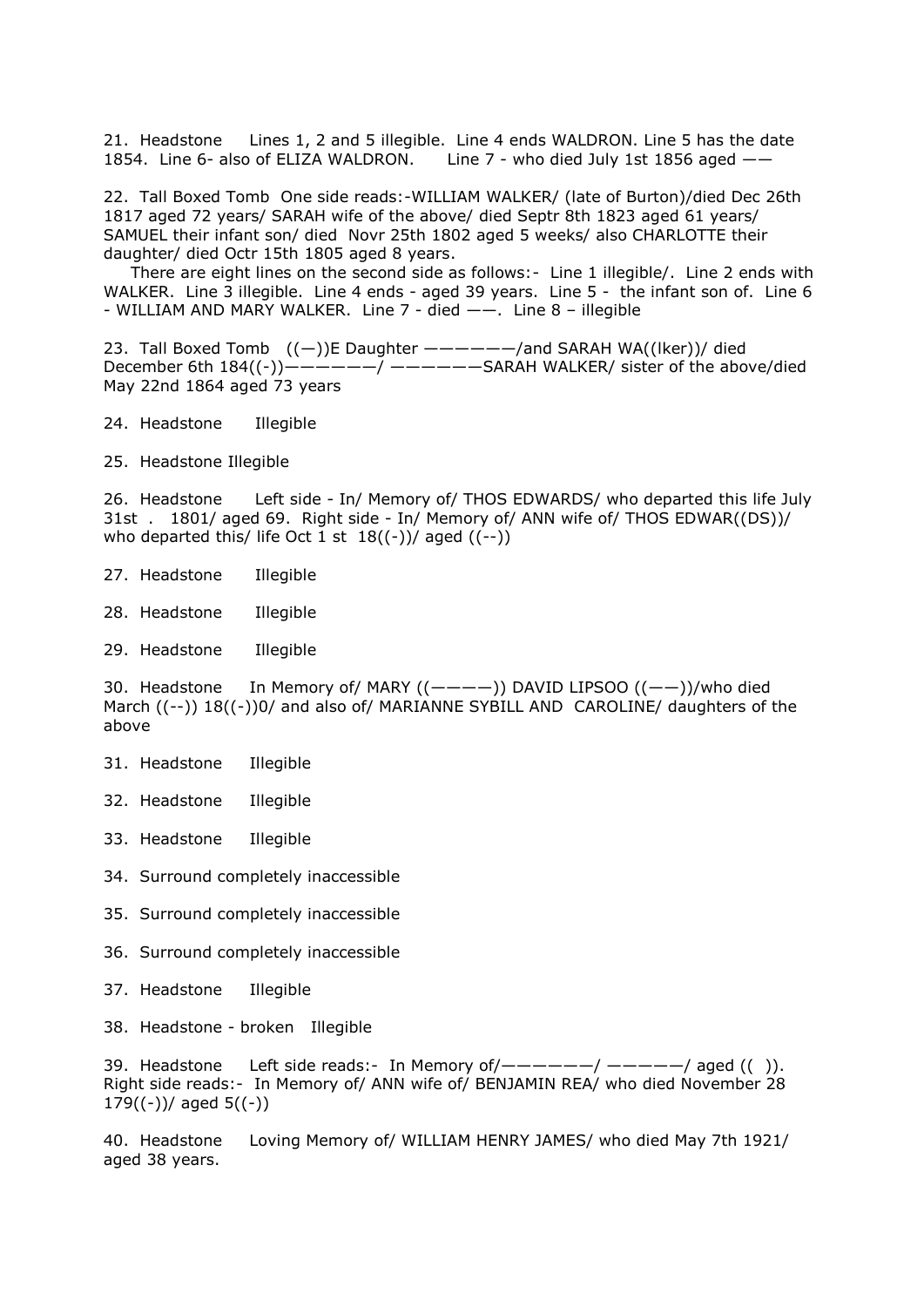41. Headstone Illegible

42. Cross with double surround. In loving Memory/ of/ JOHN JAMES/(of this Parish)/ who died July 8th 1915/ aged 69 years/ also of JANE his wife/ who died Dec. 4th 1932/ aged 81 years

43. Headstone and surround. Mason - W. Amiss. In loving Memory of/ HUBERT GEORGE/ the beloved husband of/ LILIAN HODGES/ who died July. 26th 1927/ aged 33 years

44. Cross and surround. In loving/ Memory of/ JOHN KITCHEN/ who died Nov 21 1882 aged 63

45. Cross and surround. In/ loving Memory/ of/ JOHN KITCHEN/ died Dec 7th 1911/ aged 55 years

46. Headstone In Memory of/ THOS BUSK/ who died June 1ft 1815, aged 42/ years/ also/ ELIZABETH/ his widow/ and wife of / RICHD BARNES/ who died March 28/ 1861/ aged 84 years

47. Headstone BUSK is the only legible word

48. Headstone In Memory of /———————/————\_-\_\_\_/ and ANNE his wife/ who died June 28th 1785 aged  $((--)$ ) years

49. Headstone Illegible

50. Headstone Illegible

51. Headstone Illegible

52. Headstone Here lieth/ the body of Mrs/ MARTHA BOWLINGS late/of St. Hellens Parifh in the City of Worcefter/ She departed this life/ the 6th day of January 1747/ aged ((-))6 years

53. Headstone Illegible

54. Headstone First line illegible. Second line - he died June 11th/ 1755/ aged 2 years

55. Headstone In Memory of/ ELISABETH Wife/ of HUMPHREY COOK/ fhe died June the 16 17((3))1 AGED 76

56. Headstone In Memory of/ HUMPHREY COOK. he/ was Buried here November/ the 22nd 1723 aged 78

57. Headstone In Memory/ of JOHN C-K/ son of HUMPHREY ELISABETH COOK/ he died AUG 28th/ 1729 aged 38

58. Headstone  $((--))((--))((----))$  Body of/RICHARD HOLLOWAY/  $((--)$  son of RICHARD))/ HOLLOWAY ———))/((——'))/((——-))/ May 10 1739/ aged 23

59. Tall boxed tomb One side Beneath are depofited the Re( $($ ))/ $($ (JO))HN SEWARD, late of B((URTON))  $(()$ )/ who died July 29th 1780 aged  $((-))$  Second side ( ))/ JOHN EDWARD and ((THOMAS))/ ((s))ons of JOHN SE((WARD)) Gent by JANE his wife/ JOHN died JANRY 29 1769 aged 18 years/ EDWARD died JANRY 25 1768 aged 6 ((years))/ THO((M))AS died MAY 11 1768 aged 4 ((years))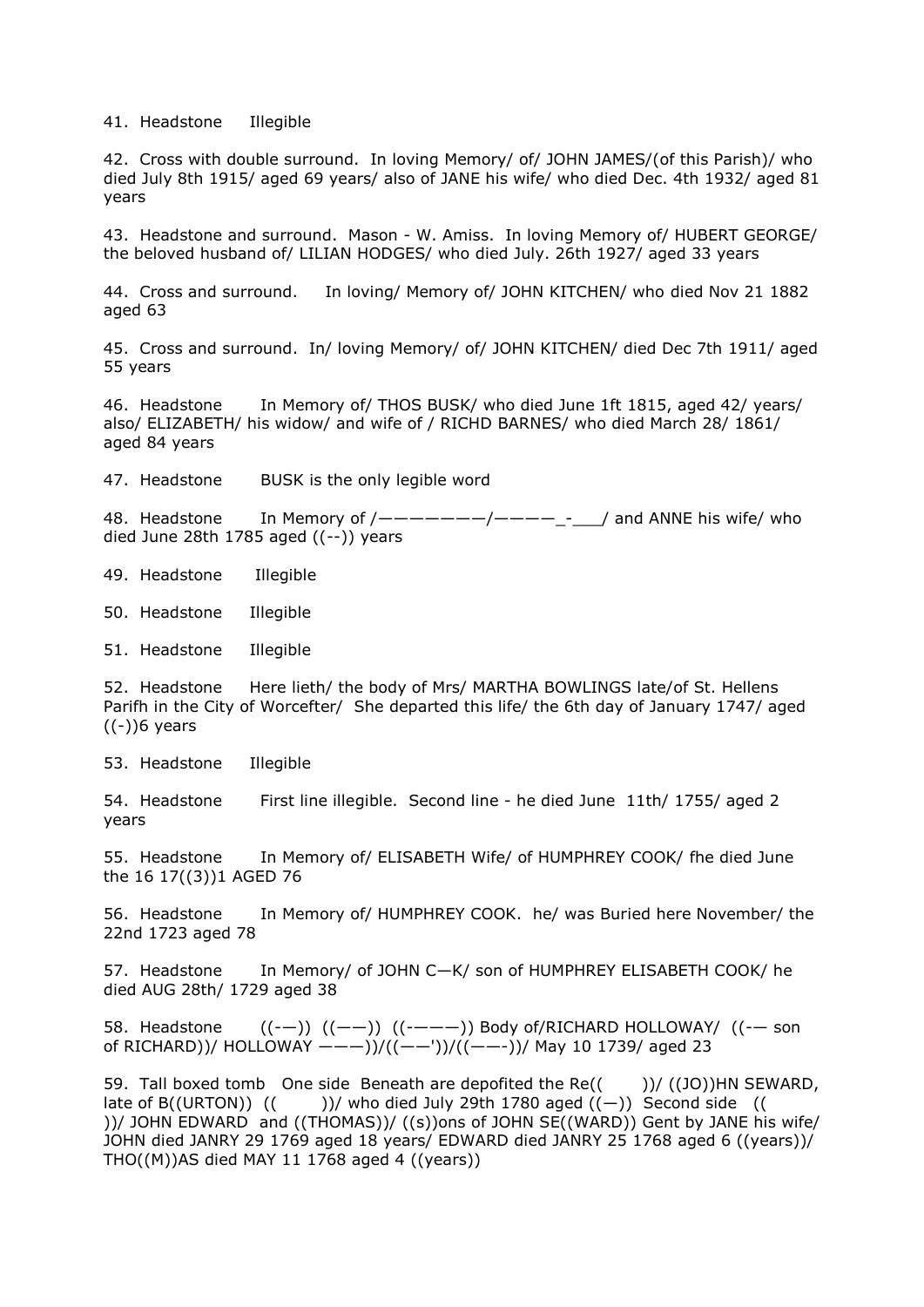60. Headstone In loving Memory of/ My dear Husband/ JAMES PASSEY/died July 1st 1924/ aged 60/ also his Mother/ HARRIET PASSEY/ died Sept. 15th 1918 aged 85

61. Headstone (carved angel inset) In Loving Memory of/ MARY/ (The beloved wife of) WILLIAM STINTON/ who died Oct 14, 1896/ aged 45 years

62. Cross In Loving Memory/ of/ EDWARD TAYLOR/ died April 18 1916/ aged 35 years

63. Cross NORA ALICE/STINTON/ 1911-1975

64. Headstone  $((----))$ / THOMAS FREEMAN/ who died Jan  $1((-))$  1875/aged 65 years/  $((----))$ / who died  $((-----)$ )

65. Headstone Loving Memory of/ JOHN CHILDS/ who died Oct. 2 1871/aged 44 years/ also EMMA his wife/ who died April 27 1894/ aged 63 years

66. Treble surround with inset cross. GEORGE YARNOLD( New House in this Parish) passed away Feb 15 1923 aged 65 years/ Also of MARY ANN his wife passed away Dec. 23rd 1930 aged 78 years: On cross - In/ Loving Memory of/ ALICE/ the dearly beloved daughter of/ GEORGE & MARY ANN YARNOLD/ (of Criftens Farm in this Parish)/ who passed away March 15 1908/ aged 23 years

67. Headstone and surround In Memory of/ WILLIAM YARNOLD/ died December 13 1931/ aged 69 years

68. Headstone In Loving Memory of/ WILLIAM YARNOLD/ (of Criftins Farm)/ who died May 18 1892/ aged 63 years/ also of ANN/ wife of the above/ who died March 18 1867/ aged 31 years

69. Headstone Illegible

70. Headstone  $((---))$  Respectfully/ in the Memory of/ CATHARINE RI $((----))$ / who departed this life/ April 25th 1850/ aged  $((-))$  years

71. Headstone Inaccessible but legible

72. Cross In loving Memory/ of/ ALBERT JOSEPH (BERTIE)/ dear child of/ JAMES D AND MARTHA ROBERTS/ (The Lea) born Dec 25th 1895/died June 5th 1897/ also EDITH C M/ their infant daughter/ born Nov 27th died Dec. 13th 1890

73. Fallen Headstone In affectionate Remembrance/ of/ GEORGE TAYLOR/ who died May 28th 1875/ aged 76 years/ also of/ ANN his wife/ who died in London/ April 7th 1881/ aged 71 years

74. Decorated slab Date June 11 1875 is all that is legible

75. Cross and surround In/ ever loving/ memory of/ FRANCIS PHILLPOTTS/of Brook Farm/ fell asleep Dec 31st 1906/ aged 47 years

76. Cross In/ Loving Memory/ of/ The infant children of/ JAMES & ELLEN VERNALLS/ ARTHUR J, GEORGE, WILFRED, DORIS MAY/ also of JAMES VERNALLS/ who died in infancy

77. Headstone Inaccessible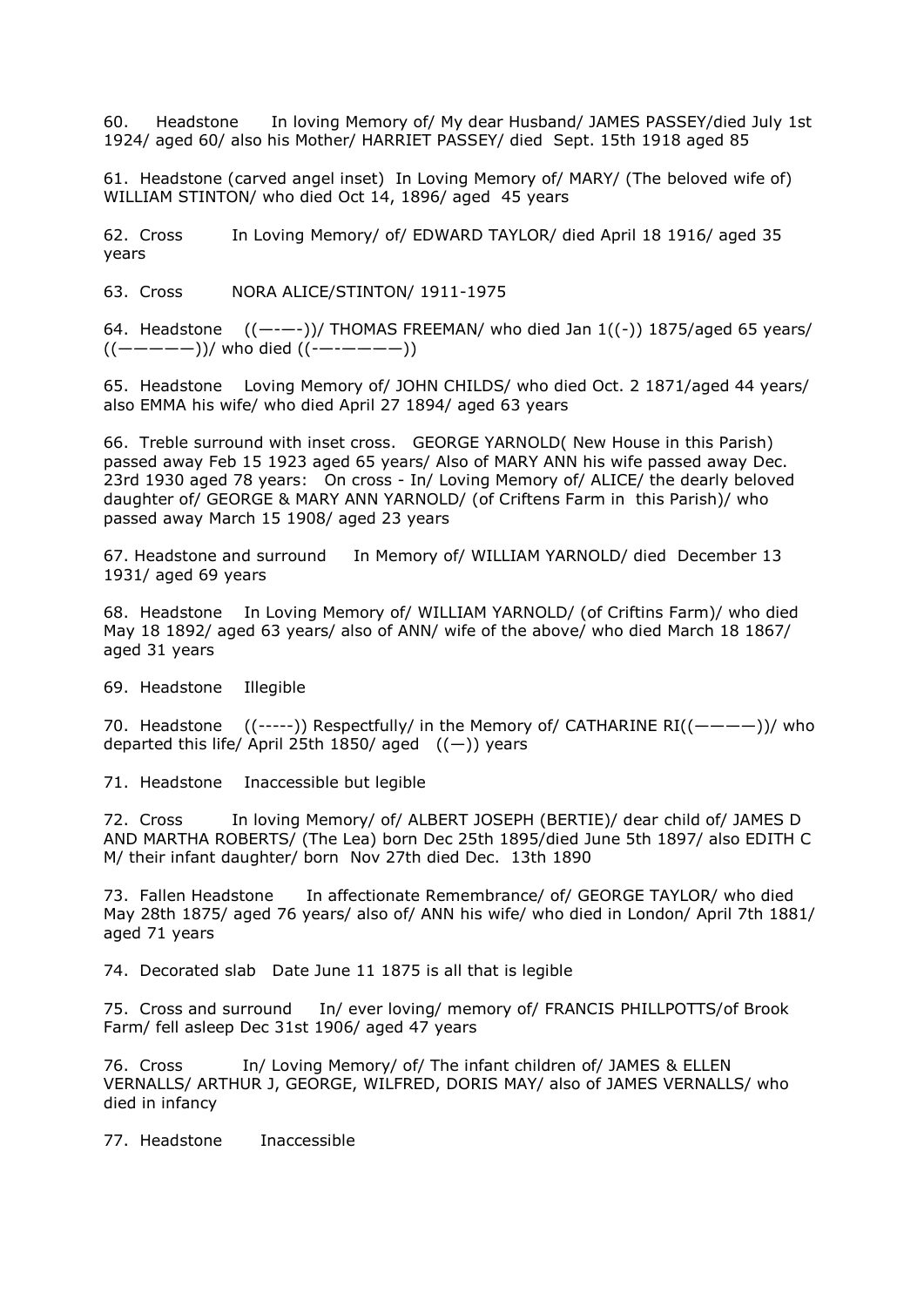78. Cross and double surround In Loving Memory/ of/ EMILY/ dearly beloved daughter of /SAMUEL and EMMA DORRELL/ of Pheasant Park/who died July 11<sup>th</sup> 1910/aged 28 years

79. Headstone In Loving Memory of/ LEAH UNDERWOOD/ who died Jan 21 1895/ aged 72 years

80. Double surround In Memory of JOHN BOWKETT died July 3rd 1905 aged 62 years/ of The Park, Sapey Common/ also of EMMA his wife Died Feb 7th 1927 aged 83 years

81. Double surround In loving memory of/ ANNIE ELIZA BOWKETT died Nov 29 1961 aged 73/ HENRY WILLIAM BOWKETT died Feb 3 1970 aged 88

82. Headstone HILDA BOWKETT 1st Nov 1974 aged 91

83. Headstone double surround In Loving Memory of/ ELLEN/ daughter of the late/ SAMUEL & JANE MERRICK/ who died Nov 26th 1914/ aged 43 years

84. Cross and surround In/ Loving Memory/ of/ ALICE/ beloved daughter of/S & J MERRICK/ of Adams Wood in this Parish/ who died June 10 1900/ aged 41 years

85. Headstone and surround In/ Loving Memory of/ JANE/ the beloved wife of/ SAMUEL MERRICK/ (New House Hanley William) who died Oct 20 1907/ aged 75 years/ also of the above/ SAMUEL MERRICK/who died April 16 1911/ aged 79 years

86. Cross and surround In loving/ Memory of/ THOMAS ODY/( of this Parish) who died Dec 11 1910/ aged 72 years/ also of MARY ANN his wife/ who died June 27 1910 aged 81 years

87. Surround In loving memory of/ My dear husband HENRY THOMAS GITTINGS died Nov  $17<sup>th</sup>$  1936 aged 78 years/also of CAROLINE SUSANAH GITTINGS died  $19<sup>th</sup>$  Jan 1964 aged 93 years.

88. Headstone In/ Loving Memory of/ FLORENCE MAY/ READER/ of Upper Sapey/ died 23rd Nov 1980/ aged 82

89. Headstone Inaccessible

90. Headstone and double surround In/ Loving Memory of/ KATHARINE MARY RICHARDS/ of The Waters/ who died March 22 1937/ aged 43 years/also/ TIMOTHY ERNOL RICHARDS/ who died June 18 1965/ aged 78 years

91 . Double surround In loving memory of/ ALICE YARNOLD of the Criftens died July 1st 1938/ also ALBERT YARNOLD died July 16<sup>th</sup> 1949/ also of FANNY FIPPENS died May 14th 1938

92. Headstone and double surround In loving memory of/ JANE YARNOLD/of Ballards Farm/ who died 27th June 1960 aged 56 years/ also CLARA YARNOLD/ died April 3rd 1963 aged 88 years

93. Cross and surround In/ Loving Memory/ of/ EMMA GERTRUDE/SISSON/died 20th September/ 1963/ REGINALD BENNETT/ SISSONS/ Rector 1961 - 1966/ died 10th October 1967 aged 73/ DOROTHY ROWSON/ her sister died 4th July 1979

94. Headstone In/ loving memory of/ WILLIAM SMITH/ Late of Field House/ 1886 -1968/ KATHERINE ANNIE SMITH / 1897 - 1977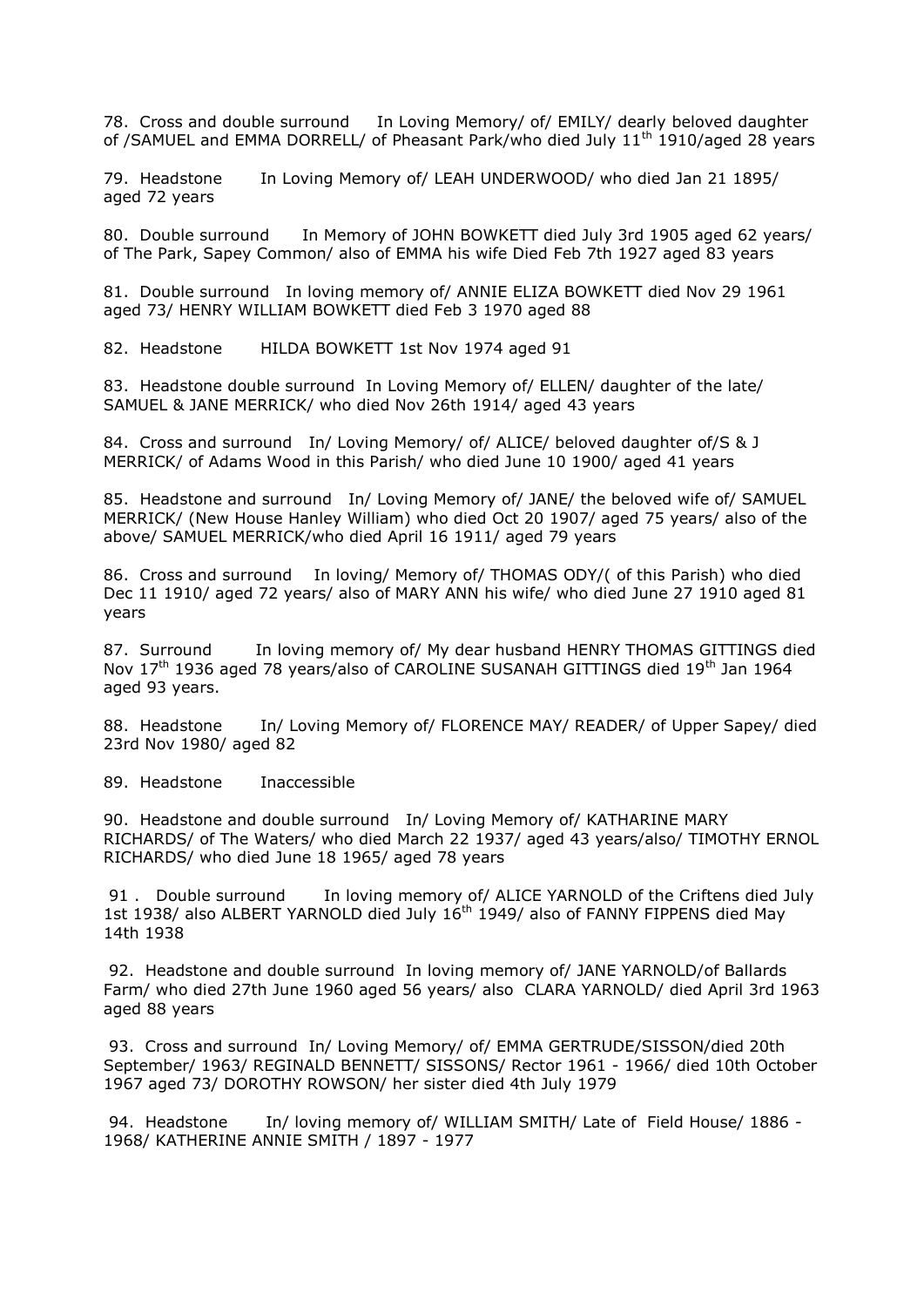95. Headstone In/ loving memory of/ our Brother/ WILLIAM GEORGE/ PARKER/ Born 8th August 1920/ died 7th September 1970/ also DAD/ JOHN HENRY/ PARKER/ Born 27th October 1892/ died 13th January 1973

96. Headstone and surround In loving memory of/ my dear wife/ SUSIE COOPER/ who passed away 2nd March 1968/ aged 65 years

97. Headstone and surround In/ loving memory of/ KATE SWAYNE/ of The Baiting House/ who died 13th Dec. 1961/ aged 51

98. Headstone in form of open book and surround In/ loving memory/of my dear wife/ EDITH PHYLLIS/ PARKER/ died June 8 1958/ aged 60 years

99. Surround and slab In ever loving memory of/ HUGH SMYTH RAYNER/ died 13th August 1961 aged 60/ also of/ DORIS ADA RAYNER/ died 9th October 1976 aged 69

100. Headstone and surround In ever loving memory of/ my dear Husband/ AUBREY JOHN MILNER/ died April 10th 1977/ aged 74 years

101. Double surround In memory of/ JOHN CALLOW who died Oct 1st 1913 aged 62 years/ also of ELIZA his wife who died Jan 29th 1934 aged 72 years

102. Headstone and surround In/ loving memory of/ EDITH MARY PHILLIPS/born February 9th 1876/ died July 27th 1952

103. Headstone In/ loving memory of/ CLIVE GROSVENOR/ PHILLIPS/1936 – 1981

104. Headstone In/ loving memory of/ ALBERT LAWTON/ YARNOLD/ of BALLARDS FARM/ died 18th Sept. 1980 aged 79

105. Headstone Illegible

106. Headstone Illegible

107. Slab Sacred/ to the memory of/ JAMES INNIS/ $((----))$  of  $((-))/((-$ ))/  $((----)/)/$   $((---)$  also DIANA/  $((-))$ lict/ of the above/ who died  $((----))/$ ((————))/ ((—))

- 108. Headstone who died March  $((----))$  aged  $((-))$ 0 years
- 109. Headstone Illegible
- 110. Headstone Illegible

111. Gross and double surround In ever/ loving memory of/ EDITH/ The beloved wife of/ ALFRED BENJAMIN PARROTT/ born at Sandford House/ Richmond Yorks/ Sept 11th 1872/ died June 15th 1927/ JOHN TERENCE PARROTT died Jan 7th 1955 aged 47 years

112. Ornate raised slab In loving memory of/ JOHN DUNDERDALE/formerly of Dudshill Court in this Parish/ who died at BATTLEDOWN VILLA Cheltenham/ January 25th 1884/ aged 73 years/ In loving memory of/ EMMA EAST wife of JOHN DUNDERPIELD/ who died at BEECHWORTH VILLA Cheltenham/ Dec 27th 18((85))/ aged 75 years

113. Marble quadruple surround with scroll in middle In/ loving memory/ of/ JOSEPH JONES/ Died 2nd May 1935 aged 61 years/ ELLEN his wife/ died 17th April 1949 aged 73 years/ MILDRED FRANCES/ their daughter/ died 19th May 1924 Aged 18 years/ RAYMOND JOSEPH their son died 7th Aug 1944 aged 33 years of High House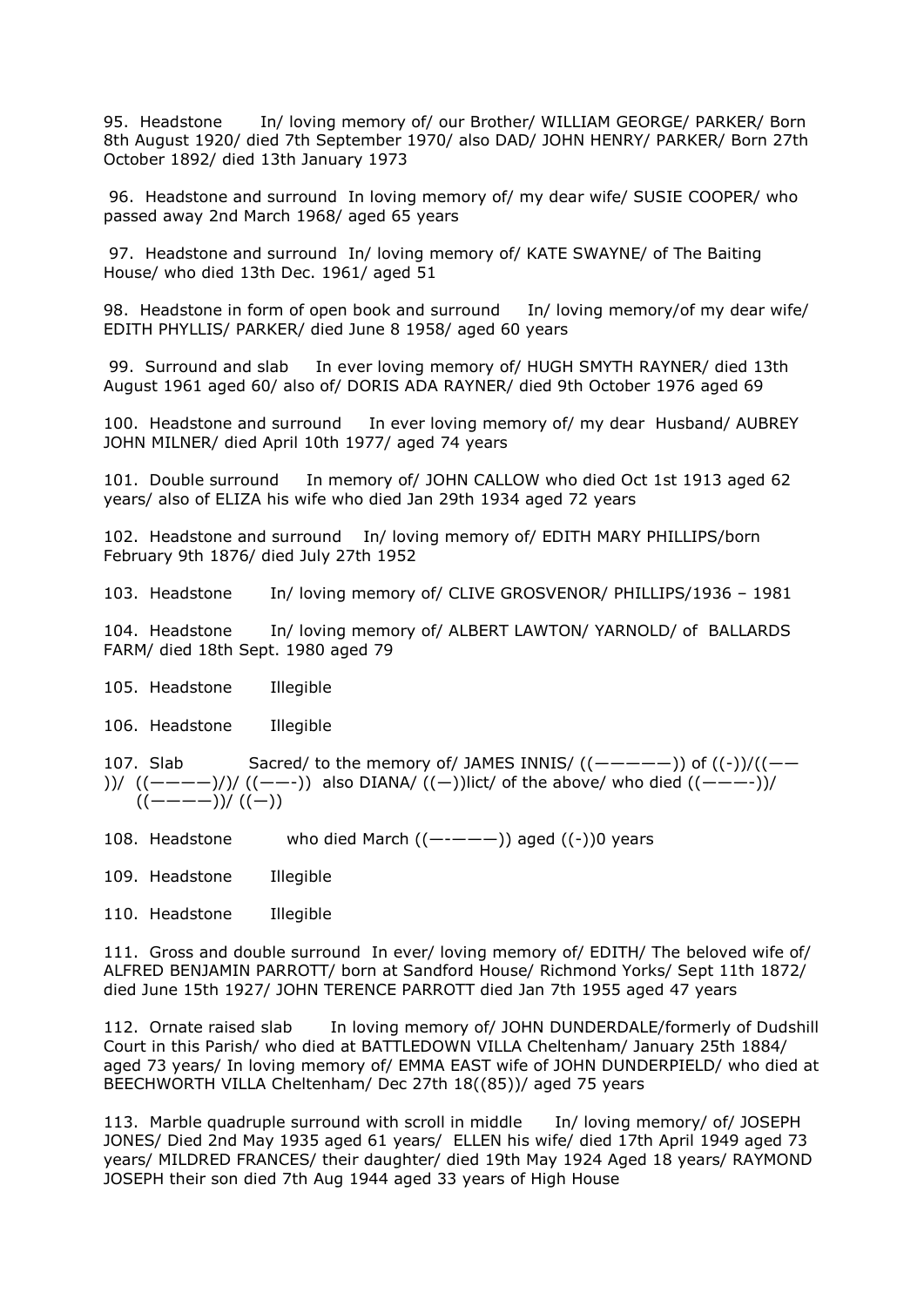114. Marble surround and scroll In loving memory of/ CHARLIE NEWMAN JONES/ of High House, Upper Sapey/ passed away 13th June 1974/ aged 56 years

115. Cross In loving memory of/ MARY/ the beloved wife of/ JOHN COOPER/ who died July 9 1889/ aged 56 years/ also/ the above named/ JOHN COOPER/ who died May 5 1904/ aged 73 years

116. Broken cross In memory of/ JOHN son of/ JAMES & CAROLINE HOOPER/who died Dec 9 1895/ aged 30

117. Surround In loving memory of MARY FREEMAN who died March 2nd 1910/ aged 64 years

118. Headstone and double surround In remembrance of/ SARAH ANN/ Beloved wife of/ JOHN REA/ of The Lea in this Parish/ died May 2nd 1919/ aged 61 years/ also of JOHN REA/ of Upper House, Stoke Bliss/ died December 21 1937/ aged 80 years

119. Double surround In loving memory of HARRIET beloved wife of HENRY SCUTT died April 28th 1926/ aged 68 years also of/ HENRY SCUTT died September 7th 1938 aged 86 years

120. Headstone In/ loving memory/ of/ HENRY WALTER BROWN/ died October 1918/ aged 51 years

121. Surround In loving memory of RICHARD HOLT HARRIS who died April 2nd 1918 aged 60 years/ MRS NEWMAN of the High House and MRS DUNDERDALE of Dudshill Court Upper Sapey

122. Surround with ironwork and slab in the middle In loving memory of/ MARY wife of WILLIAM HOLDER/ of the Field House in this Parish/ who departed this life Nov 12th 1900/ aged 68 years/ also of/ WILLIAM HOLDER of the Field House/ who departed this life August 15 1909/ aged 81 years

123. Cross In/ affectionate/ remembrance/ of/ FANNY ELIZABETH/ the beloved wife of/ ALFRED MANUEL/ ( of Abertillery) who departed this life/ August 12th 1922 aged 48 years

124. Headstone which has fallen face down so inaccessible

125. Headstone and double surround In memory of/ HENRY JOHN HOLDER/late of Orleton Court/ who departed this life/ July 15th 1933/aged 66 years/ also/ WILLIAM THOMAS HOLDER/ of this Parish/ late of Yearston Court/ died March 7th 1940/ aged 73 years

126. Quadruple surround EILZABETH SELLEY died June 11 1940 aged 73 years/ WILLIAM HENRY SELLEY died March 8, 1936 aged 64 years/ WILLIAM JAMES SELLEY died Nov 26, 1914 aged 14 years/ JOHN CLEMENT COLLARD died Nov 26 1946 aged 72 years/ also of LAURA ELIZABETH wife of JOHN CLEMENT COLLARD/ died 15th Sept. 1967 aged 75 years

127. Headstone and surround In loving memory of/ LOUISA DARRELL/ who died 26th May 1901 aged 49/ also her son JOSEPH/ who died 9th March 1904 aged 31 / and her daughter CLARA STUBBS/ who died 6th January 1962 aged 71

128. Headstone 5249629 SERGEANT/ G. W. RONE/ The Worcestershire Regt. 7th September 1944 aged 32/ In loving memory of GEORGE/ passed away in/ Chester Military Hospital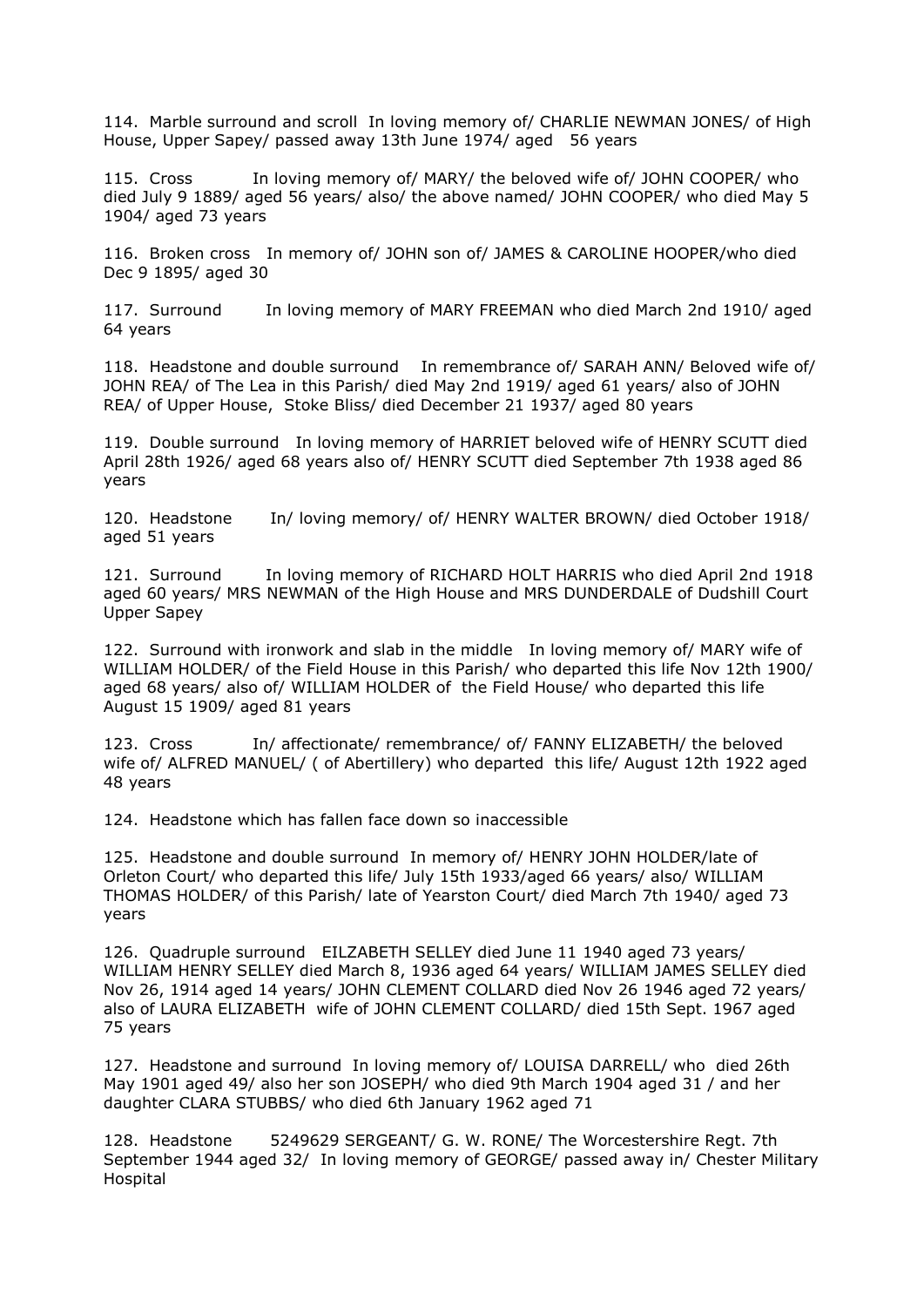129. Cross In/ loving memory/ of/ ALICE HILL/ also ALBERT HENRY HILL

130. Fallen headstone In/ lowing memory of/ ALBERT HILL/ who died March 16 1955/ aged 84 years

131. Surround In loving memory/ of AUDREY ELIZABETH PAGE/ who died April 13th 1952 aged 7½ years

132. Surround with flat slab at foot Always remembered/ ELSIE OLIVER/ died 22nd June 1953/ aged 66

133. Surround In loving memory of FANNY MILNER/ who fell asleep Jan 28th 1951 aged 79 years/ also of JOHN MILNER of the Camp House/ who fell asleep Sept 28th 1964 aged 93 years

134. Surround Treasured memories/ a beloved wife and mother RACHEL PAGE died 23 January 1971 aged 56

135. Headstone In/ loving memory of/ JANET MARY/ PREECE/ Late of Church House/ died 30th December 1975/ aged 74